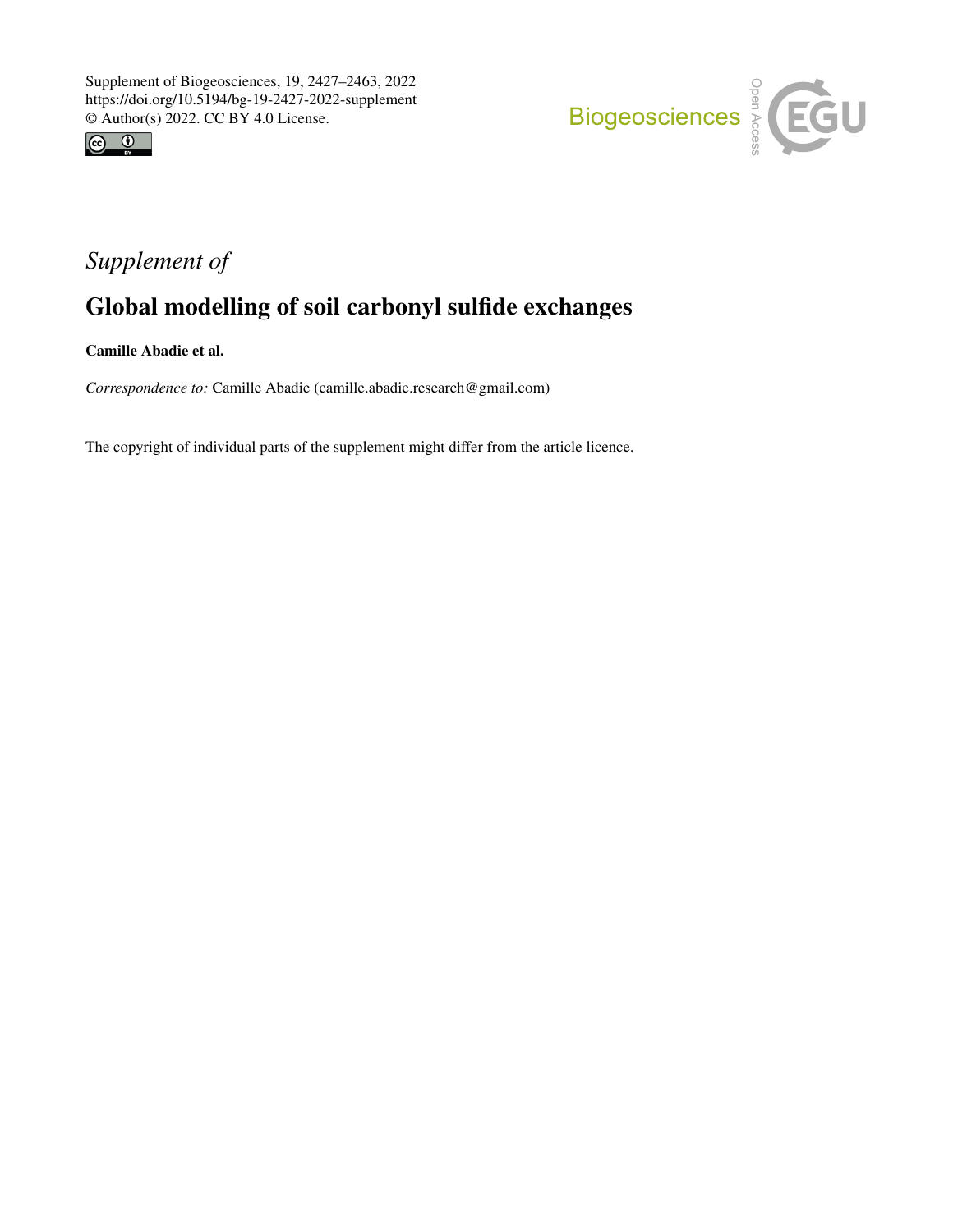#### 1 **Table S1. Soil textures for the USDA texture classification.**

| <b>USDA</b> texture classes |
|-----------------------------|
| 1- Sand                     |
| 2- Loamy sand               |
| 3- Sandy loam               |
| 4- Silt loam                |
| 5- Silt                     |
| 6- Loam                     |
| 7- Sandy clay loam          |
| 8- Silty clay loam          |
| 9- Clay loam                |
| 10- Sandy clay              |
| 11- Silty clay              |
| 12- Clay                    |

2  $\begin{array}{c} 3 \\ 4 \\ 5 \end{array}$ 

## 4 **Table S2. USDA textures initially assigned in ORCHIDEE and the substituted textures from the observations at the**

5 **studied sites. Textures are in bold when the imposed texture differs from the one initially assigned in ORCHIDEE.**

|               | Initial       | Substituted   |
|---------------|---------------|---------------|
| ES-LMA        | 3- Sandy loam | 3- Sandy loam |
| DK-SOR        | 3- Sandy loam | 3- Sandy loam |
| <b>IT-CRO</b> | 3- Sandy loam | 4- Silt loam  |
| <b>AT-NEU</b> | 3- Sandy loam | 3- Sandy loam |
| ET-JA         | 3- Sandy loam | 3- Sandy loam |
| FI-HYY        | 2- Loamy sand | 3- Sandy loam |
| US-HA         | 1- Sand       | 3- Sandy loam |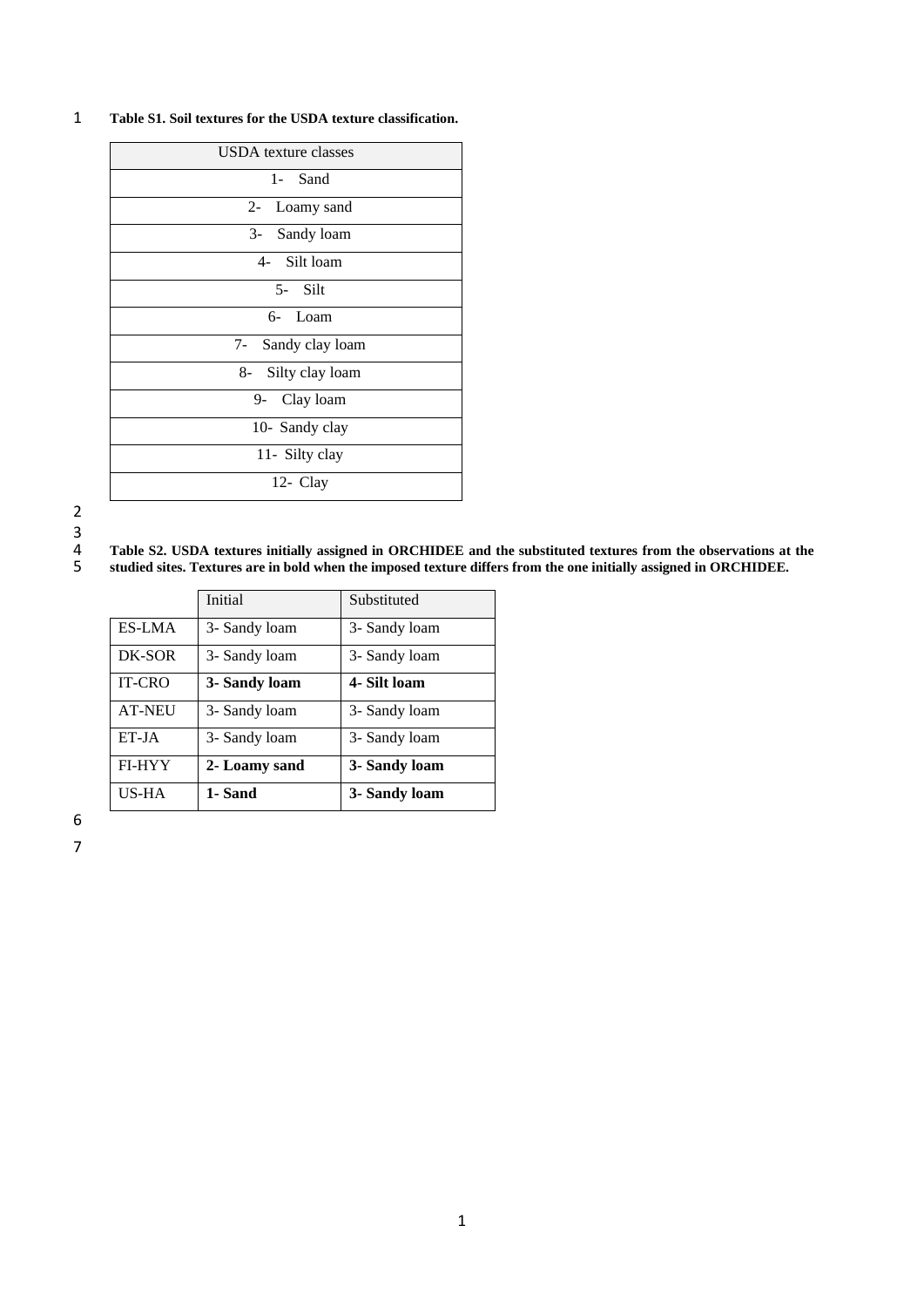### 8 **Table S3: First-order parameters.**

| Parameter name<br>in ORCHIDEE | Parameter name<br>the<br>1n<br>description | model Description (unit) | Specificity | Range |
|-------------------------------|--------------------------------------------|--------------------------|-------------|-------|
| Empirical model               |                                            |                          |             |       |

| ksoil | $\kappa_{soil}$ | Proportionality factor for soil COS<br>fluxes (pmol COS $\mu$ mol <sup>-1</sup> CO <sub>2</sub> ) |  | $\pm 1.08$ pmol COS<br>$\mu$ mol <sup>-1</sup> CO <sub>2</sub> |
|-------|-----------------|---------------------------------------------------------------------------------------------------|--|----------------------------------------------------------------|
|-------|-----------------|---------------------------------------------------------------------------------------------------|--|----------------------------------------------------------------|

Mechanistic model

| <b>FCA</b> | $f_{CA}$ | CA enhancement factor (unitless)              | PFT-<br>dependent | See Meredith et<br>al., (2019) Table 1 |
|------------|----------|-----------------------------------------------|-------------------|----------------------------------------|
| α          | $\alpha$ | COS production parameter<br>(unitless)        | PFT-<br>dependent | See Text S1 and<br>Table S5            |
| β          | β        | COS production parameter $({}^{\circ}C^{-1})$ | PFT-<br>dependent | See Text S1 and<br>Table S5            |

9 10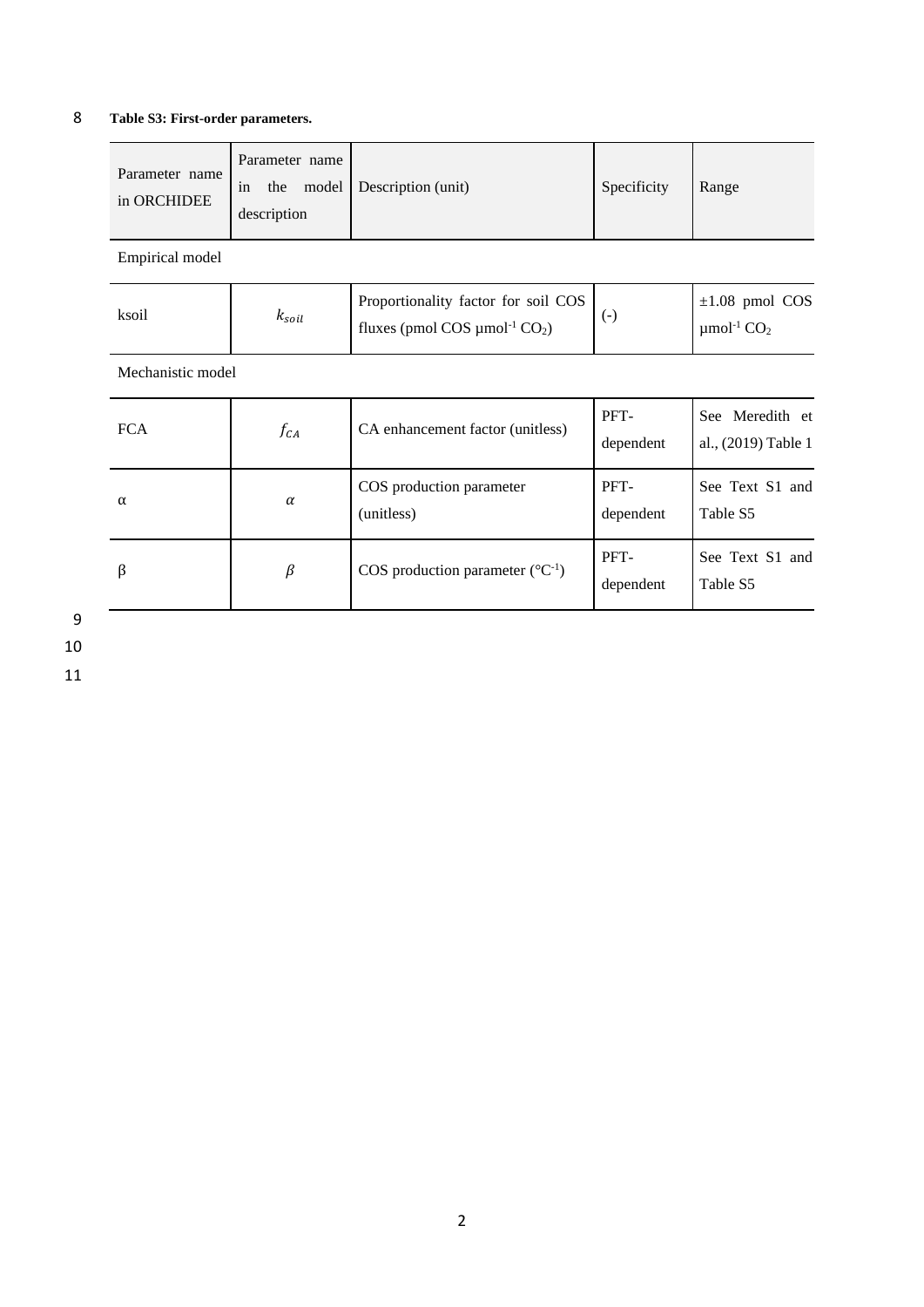#### 12 **Table S4: Second-order parameters.**

| Parameter name in ORCHIDEE | Description (unit)                                                                                            | Specificity       | Range                                                 |
|----------------------------|---------------------------------------------------------------------------------------------------------------|-------------------|-------------------------------------------------------|
| Photosynthesis parameters  |                                                                                                               |                   |                                                       |
| Vcmax25                    | Maximum rate of Rubisco activity-<br>limited carboxylation at 25°C<br>(µmol m <sup>-2</sup> s <sup>-1</sup> ) | PFT-<br>dependent | (Mahmud<br>$\pm 45\%$<br>et al., 2021)                |
| Zroot                      | Root profile in empirical plant<br>water stress function calculation<br>(m)                                   | PFT-<br>dependent | See Mahmud et<br>al. (2021)                           |
| Tmin                       | Minimum photosynthesis<br>temperature $(^{\circ}C)$                                                           | PFT-<br>dependent | Vegetated PFTs: -<br>9, 1<br>(Mahmud et al.,<br>2021) |
| Tmax                       | Maximum photosynthesis<br>temperature (°C)                                                                    | PFT-<br>dependent | Vegetated PFTs:<br>50,60<br>(Mahmud et al.,<br>2021)  |

Conductance parameters

| g <sub>0</sub> | Residual stomatal conductance<br>when irradiance approaches zero<br>$(mod m^{-2} s^{-1} bar^{-1})$ | PFT-<br>dependent<br>$(C_3)$<br>$C_4$<br><b>or</b><br>plant types) | $C_3$<br>0.00565,<br>0.00685<br>$C_4$<br>0.01675,<br>0.02075<br>(Mahmud et al.,<br>2021) | plants:<br>plants: |
|----------------|----------------------------------------------------------------------------------------------------|--------------------------------------------------------------------|------------------------------------------------------------------------------------------|--------------------|
|----------------|----------------------------------------------------------------------------------------------------|--------------------------------------------------------------------|------------------------------------------------------------------------------------------|--------------------|

Phenology parameters

| <b>SLA</b> | Specific leaf area $(m^2 gC^{-1})$ | PFT-<br>dependent | See Mahmud et<br>al. $(2021)$ |
|------------|------------------------------------|-------------------|-------------------------------|
|            |                                    |                   |                               |

Soil hydrology parameters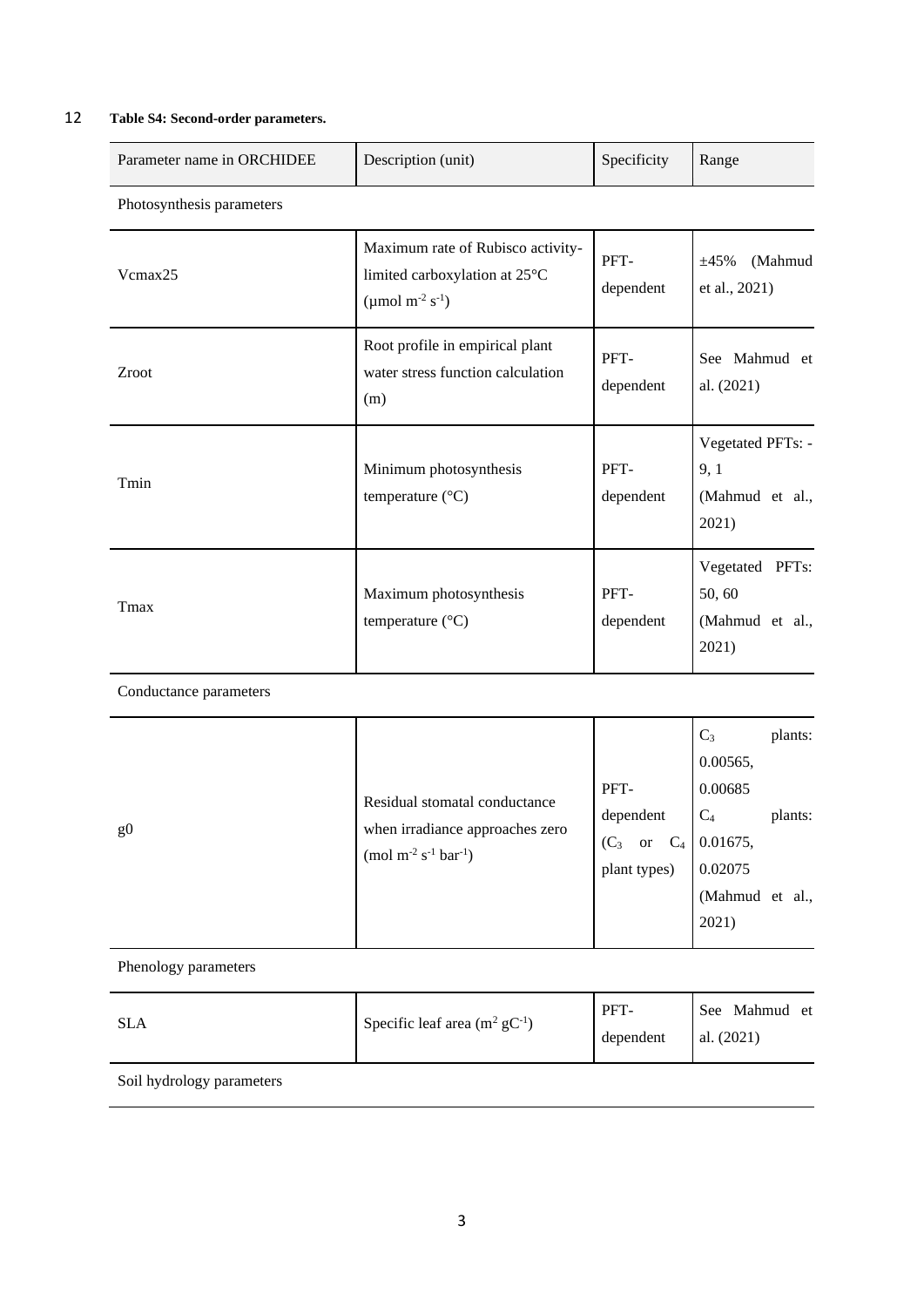| n                   | Van Genuchten water retention<br>Soil texture-<br>curve coefficient n (unitless)<br>dependent        |                            | $\pm 40\%$<br>(Dantec-<br>Nédélec<br>al.,<br>et<br>2016) |
|---------------------|------------------------------------------------------------------------------------------------------|----------------------------|----------------------------------------------------------|
| a                   | Van Genuchten water retention<br>curve coefficient a (unitless)                                      | Soil texture-<br>dependent | $\pm 50\%$<br>(Dantec-<br>Nédélec<br>al.,<br>et<br>2016) |
| Ks                  | Hydraulic conductivity at<br>saturation                                                              | Soil texture-<br>dependent | $\pm 40\%$                                               |
| $\theta WP$         | Volumetric water content at wilting<br>point (%)                                                     | Soil texture-<br>dependent | $\pm 20\%$<br>(Dantec-<br>Nédélec<br>al.,<br>et<br>2016) |
| $\theta$ FC         | Volumetric water content at field<br>capacity (%)                                                    | Soil texture-<br>dependent | $\pm 20\%$<br>(Dantec-<br>Nédélec<br>et<br>al.,<br>2016) |
| $\theta$ R          | Residual volumetric water content<br>$(m^3 m^{-3})$                                                  | Soil texture-<br>dependent | $\pm 20\%$<br>(Dantec-<br>Nédélec<br>et<br>al.,<br>2016) |
| $\theta$ SAT        | Saturated volumetric water content<br>$(m^3 m^{-3})$                                                 | Soil texture-<br>dependent | $\pm 20\%$<br>(Dantec-<br>Nédélec<br>al.,<br>et<br>2016) |
| $\theta$ Transp_max | Fraction of saturated volumetric<br>soil moisture above which<br>transpiration is maximum (unitless) | Soil texture-<br>dependent | $\pm 20\%$<br>(Dantec-<br>Nédélec et<br>al.,<br>2016)    |
| $C_dry$             | Dry soil heat capacity $(J m^{-3} K^{-1})$                                                           | Soil texture-<br>dependent | $\pm 20\%$<br>(Dantec-<br>Nédélec<br>et<br>al.,<br>2016) |

Post carbon uptake and allocation parameters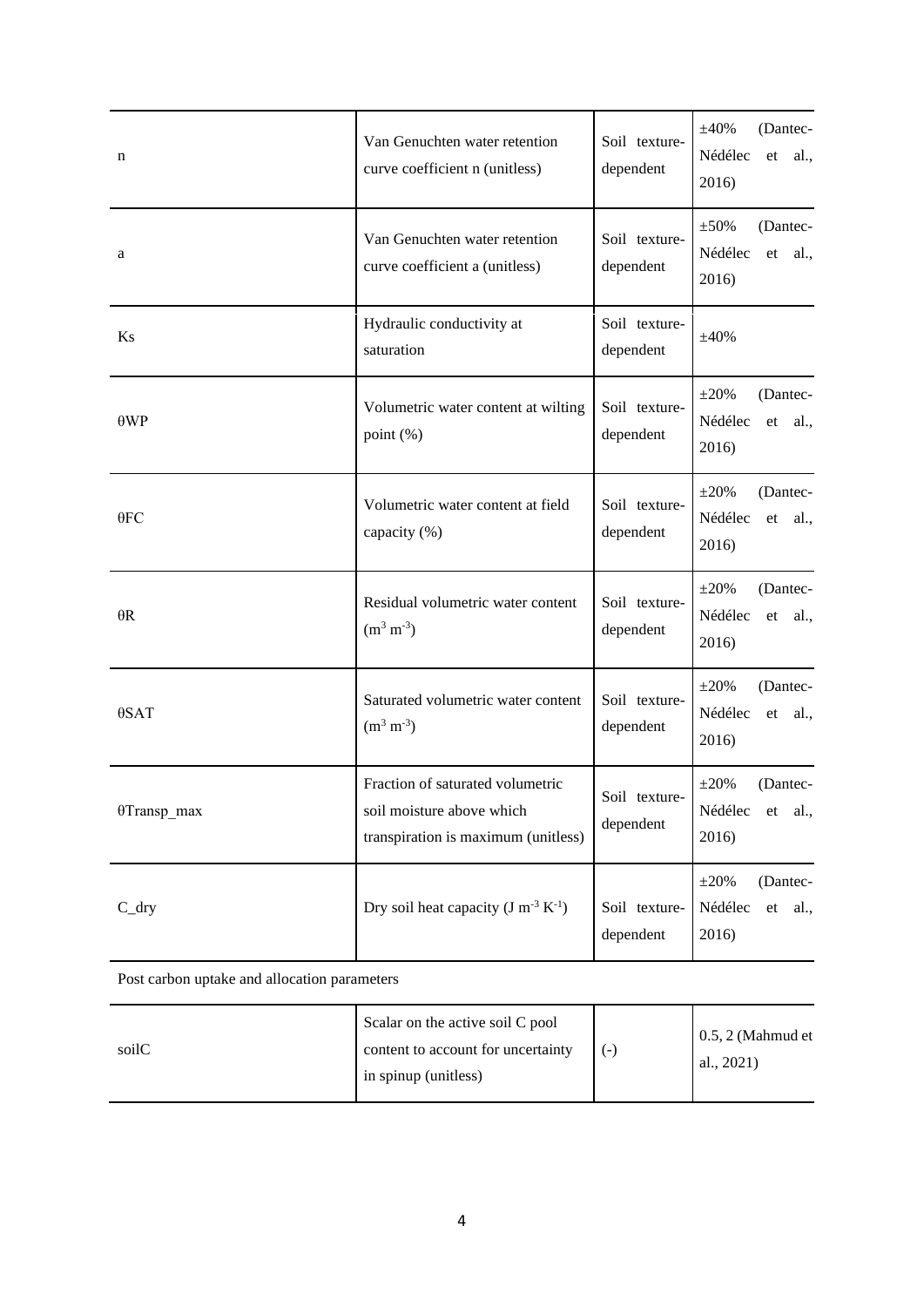| soil_Q10     | Temperature dependency factor for<br>heterotrophic respiration<br>$(Q10=exp^{SOL_Q10})$ (unitless) | $(\text{-})$      | $FI-HYY$ :<br>0.53,<br>1.36 (Barba et al.,<br>2018)<br>US-HA:<br>0.88,<br>1.37 (Giasson et<br>al., $2013$ ) |
|--------------|----------------------------------------------------------------------------------------------------|-------------------|-------------------------------------------------------------------------------------------------------------|
| Min_SWC_resp | Minimum soil wetness to limit the<br>heterotrophic respiration (unitless)                          | $\left( -\right)$ | $0.1, 0.6$ (Mahmud<br>et al., 2021)                                                                         |

13 14

15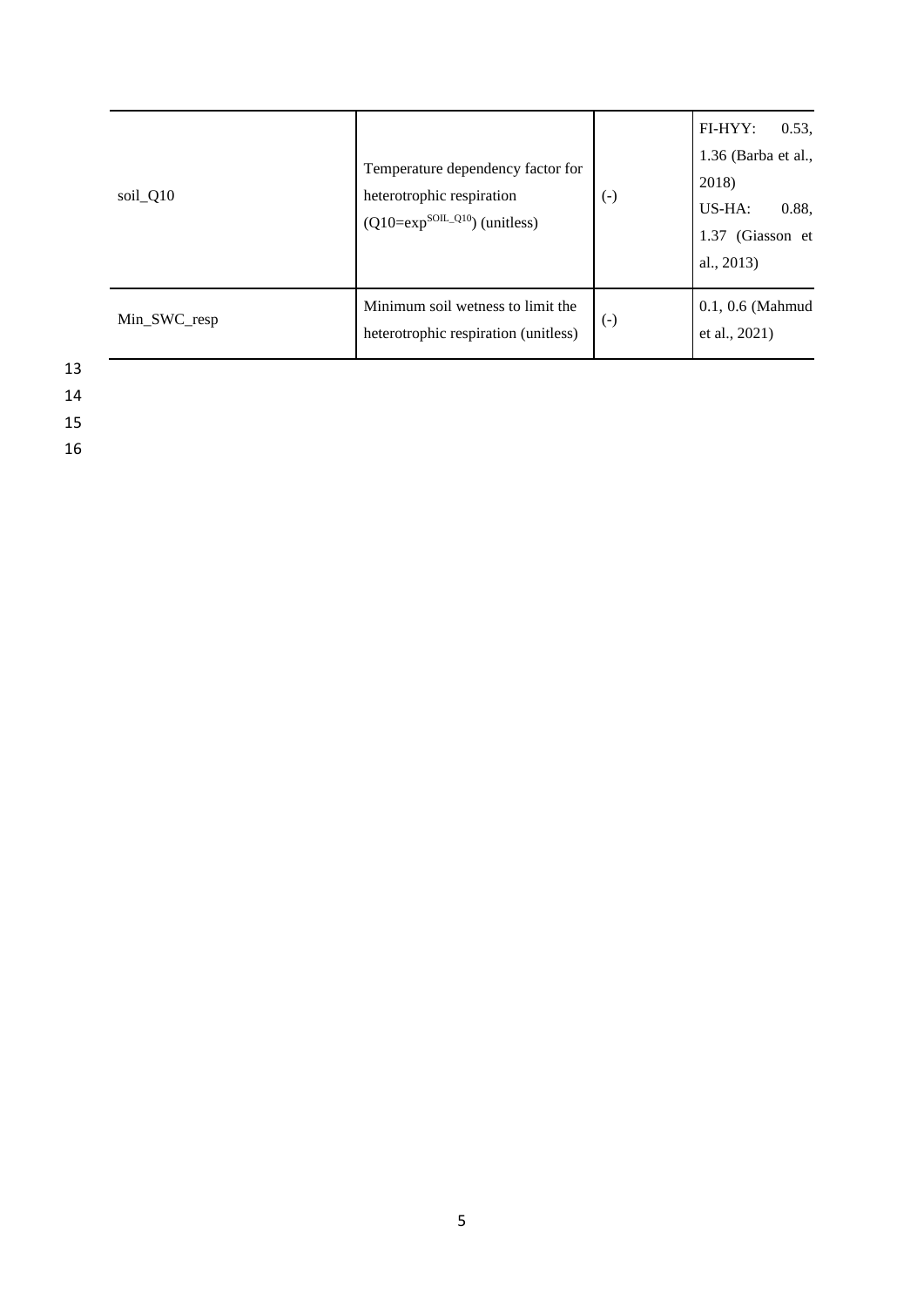#### 17 **Text S1:** Determination of the variation range for  $\alpha$  and  $\beta$  parameters.

18

19 The values of the  $\alpha$  and  $\beta$  parameters are found in Whelan et al. (2016), but no range of variation is given. A 20 similar expression of the production term is defined in Meredith et al. (2018),

$$
P_{Meredith} = P_{ref} * Q_1 \frac{(r - r_{ref})}{10}
$$
\n
$$
(S1)
$$

22 with  $P_{ref}$  (mol m<sup>-3</sup> s<sup>-1</sup>) the COS flux at  $T_{ref}$  (°C).

23 Using the correspondence between the production term describe in Whelan et al. (2016) and Meredith et al. (2018),

24 
$$
e^{\alpha + \beta * T} = P_{ref} * Q_{10} \frac{(T - T_{ref})}{10}
$$
 (S2)

$$
25\int \alpha = \log \left(P_{ref} * Q_{10} \frac{r_{ref}}{10}\right) \tag{S3}
$$

$$
26 \left[ \beta = \frac{1}{10} \log (Q_{10}) \right] \tag{S4}
$$

27 Using the identity  $log(a * b^x) = log(a) + x * log(b)$  and taking the derivatives, we obtain the following error 28 propagation:

$$
29\int \Delta \alpha = \frac{\Delta P_{ref}}{P_{ref}} + \frac{\Delta Q_{10}}{Q_{10}} \tag{S5}
$$

$$
30 \left[ \Delta \beta = \frac{1}{10} * \frac{\Delta Q_{10}}{Q_{10}} \right] \tag{S6}
$$

### 31 Meredith et al. (2018) indicate a  $\pm 1$  uncertainty on  $Q_{10}$  and a 50% uncertainty on  $P_{ref}$ .

$$
32 \int \Delta \alpha = \frac{0.5 \cdot P_{ref}}{P_{ref}} + \frac{1}{e^{10 \cdot \beta}} \tag{S7}
$$

$$
\frac{33}{34} \left[ \Delta \beta = \frac{1}{10} * \frac{1}{e^{10*\beta}} \right] \tag{S8}
$$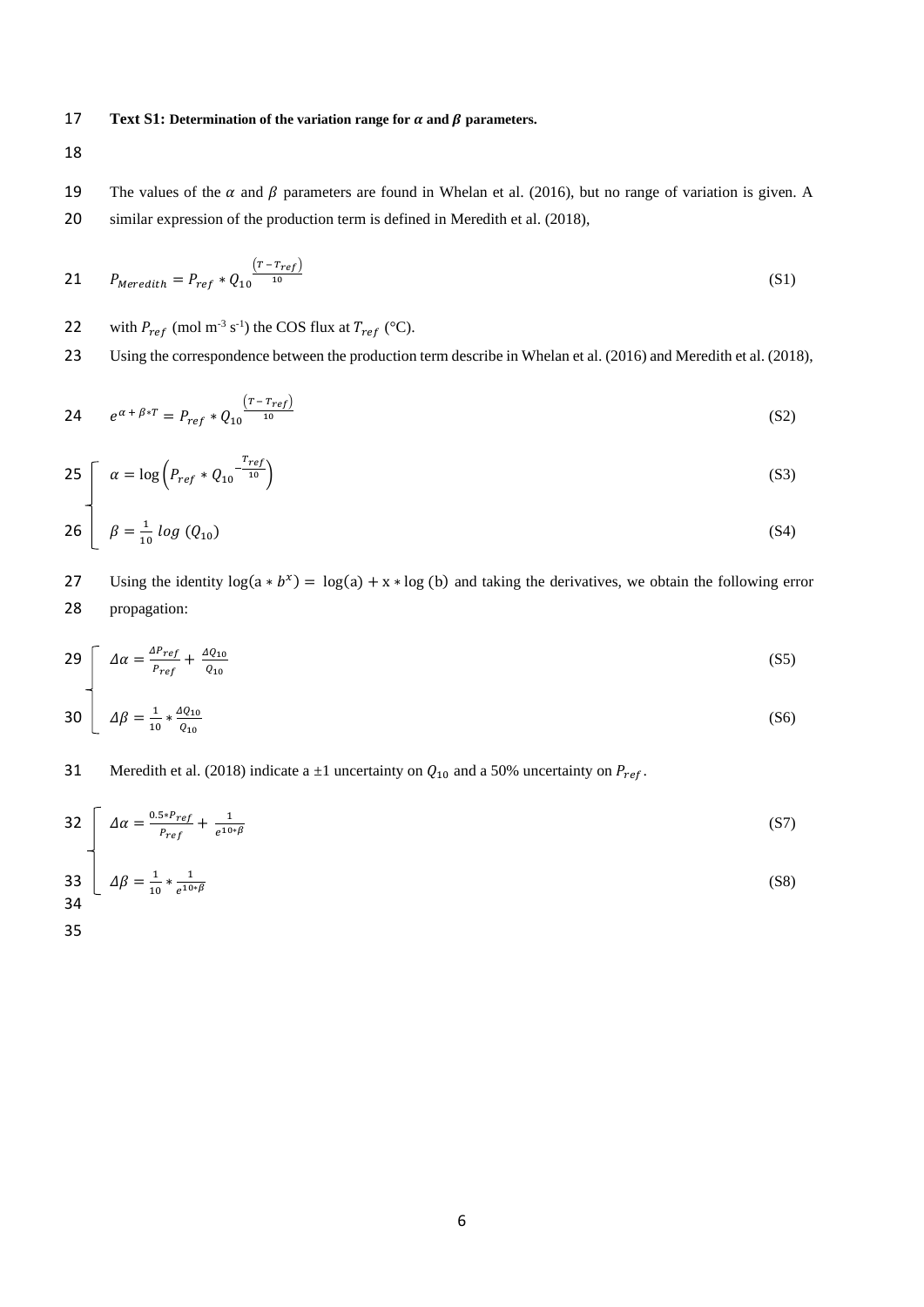| <b>PFT</b>                             | $\Delta \alpha$ | $\Delta \beta$ |
|----------------------------------------|-----------------|----------------|
| 1 - Bare soil                          | <b>NA</b>       | <b>NA</b>      |
| 2 - Tropical broad-leaved evergreen    | 1.41            | 0.0364         |
| 3 - Tropical broad-leaved raingreen    | 1.41            | 0.0364         |
| 4 - Temperate needleleaf evergreen     | 1.26            | 0.0304         |
| 5 - Temperate broad-leaved evergreen   | 1.26            | 0.0304         |
| 6 - Temperate broad-leaved summergreen | 1.26            | 0.0304         |
| 7 - Boreal needleleaf evergreen        | 1.26            | 0.0304         |
| 8 - Boreal broad-leaved summergreen    | 1.26            | 0.0304         |
| 9 - Boreal needleleaf summergreen      | 1.26            | 0.0304         |
| $10 - C_3$ grass                       | 1.35            | 0.0340         |
| $11 - C_4$ grass                       | 1.35            | 0.0340         |
| $12 - C_3$ agriculture                 | 1.46            | 0.0383         |
| 13 - C <sub>4</sub> agriculture        | 1.46            | 0.0383         |
| 14 - Tropical $C_3$ grass              | 1.35            | 0.0340         |
| 15 - Boreal $C_3$ grass                | 1.35            | 0.0340         |

## 36 **Table S5: Ranges of variation for**  $\alpha$  **and**  $\beta$  **parameters.**

37

38

39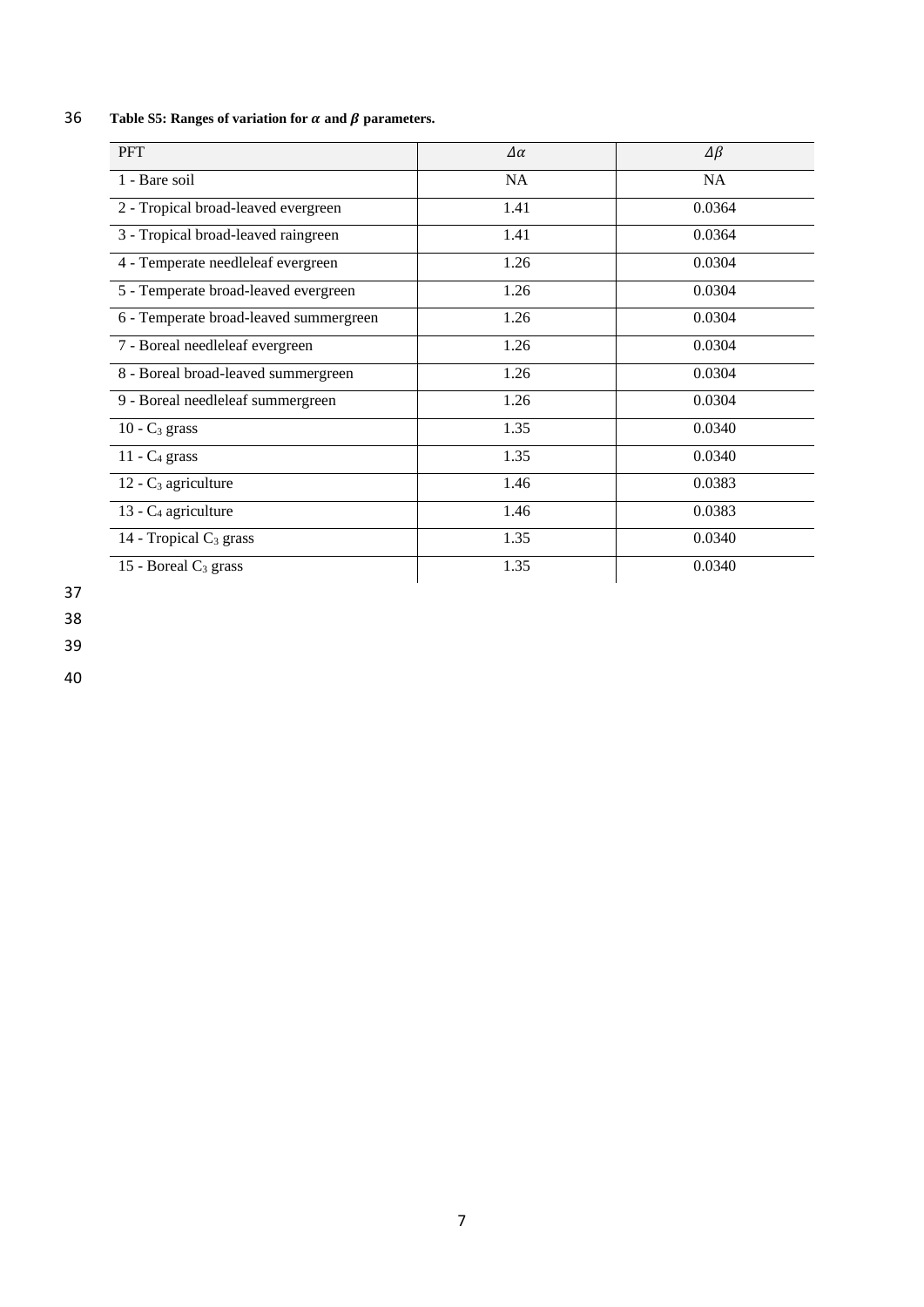

**Figure S1: Observed net soil COS flux (pmol m<sup>2</sup> s −1 ) versus soil temperature (°C) and soil water content (SWC) (m<sup>3</sup> .m-**

**<sup>3</sup> ) at AT-NEU, ES-LMA, IT-CRO, DK-SOR, ET-JA, US-HA and FI-HYY.** 





**Figure S2: Mean seasonal cycle of monthly atmospheric COS concentrations over 2010-2019.**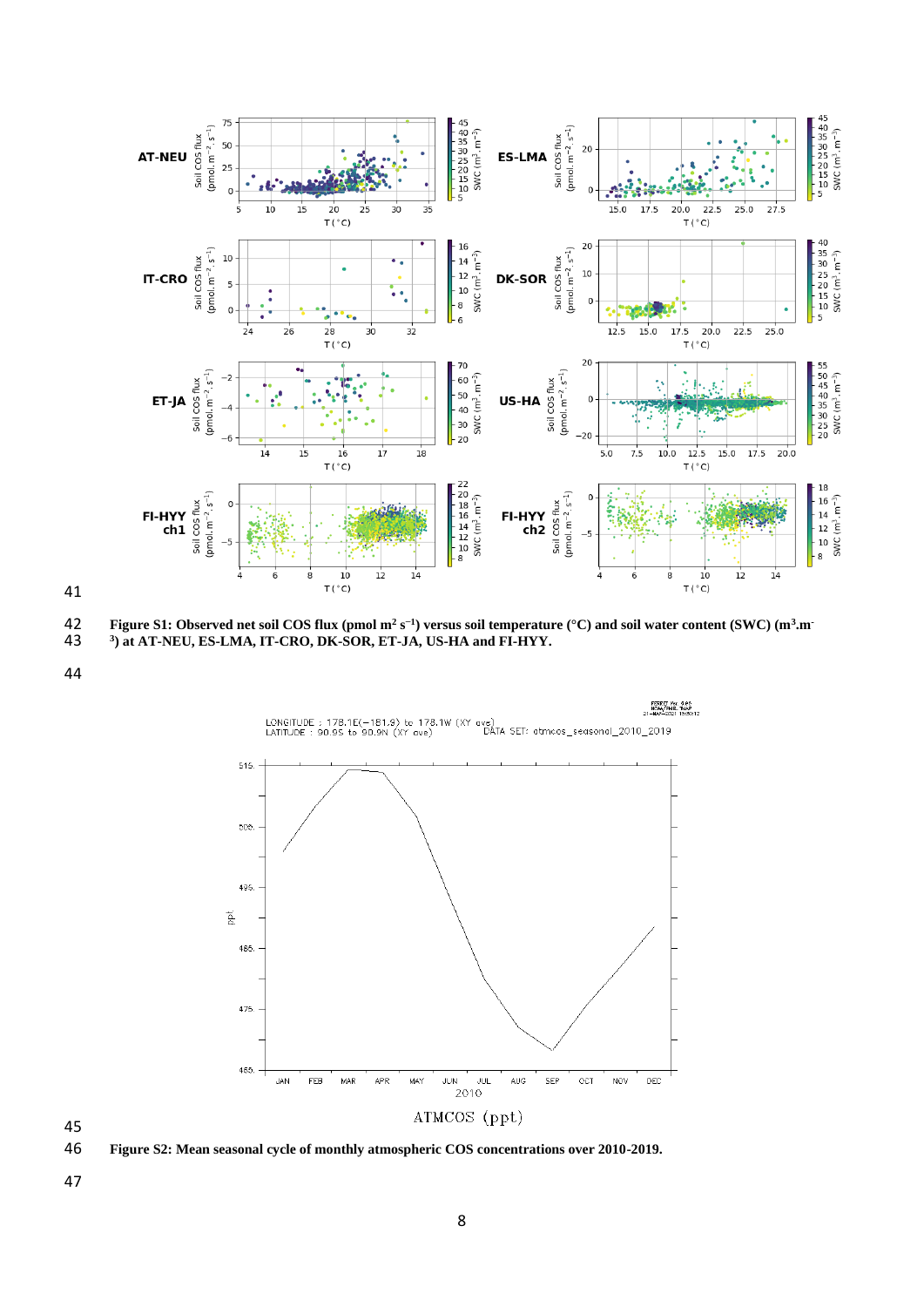



- 
- 
- **Figure S3: Mean spatial distribution of atmospheric COS concentrations over 2010-2019.**
- 
- 
-